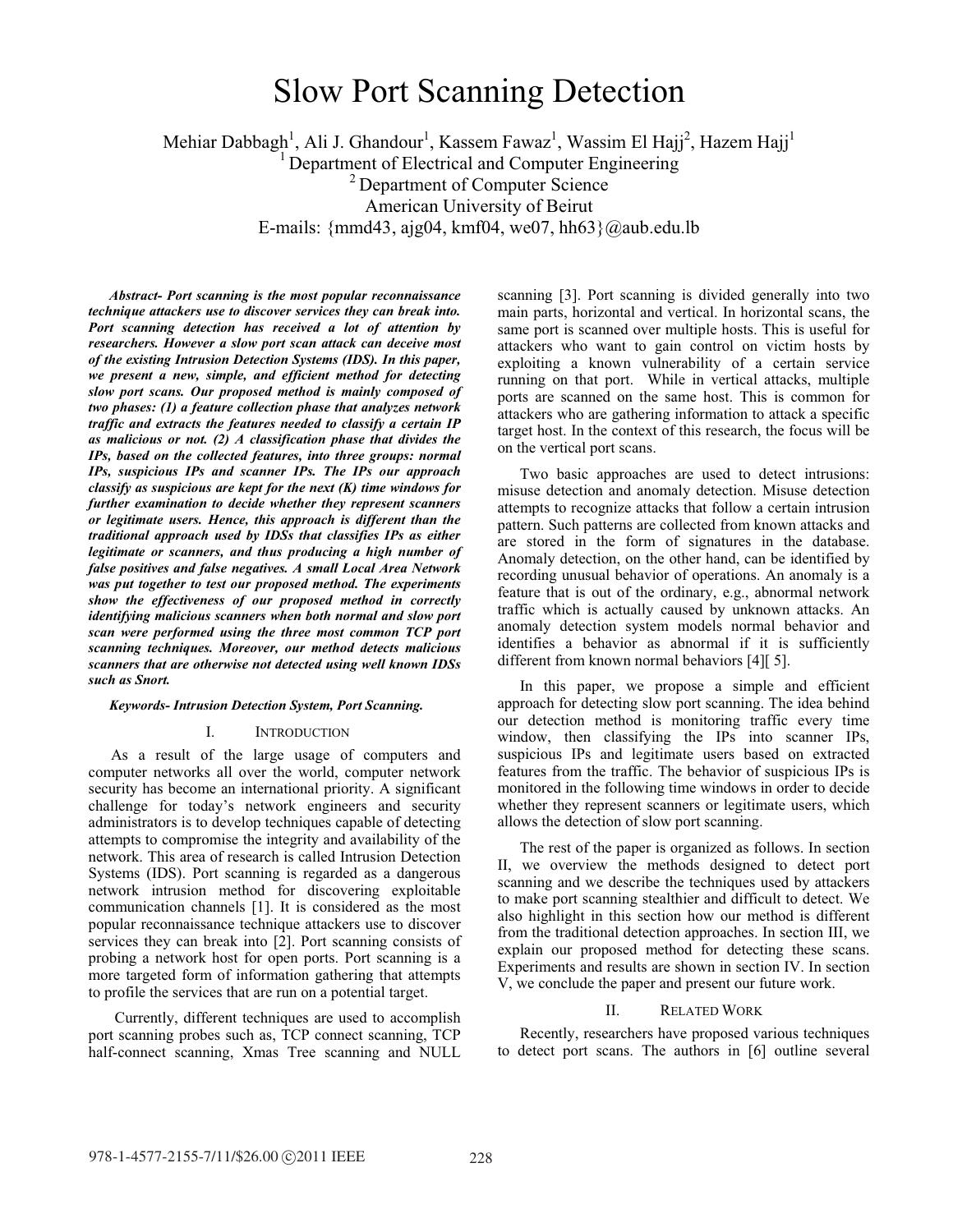approaches to detect intrusions, including port scanning. More specifically, the authors propose techniques that correspond to both the misuse detection and anomaly detection. In [7], the authors used the number of the different TCP control packets as input for Back Propagation algorithm in order to detect port scans. The learning phase was based on a training set that contains normal traffic and port scanning attacks. In [8], the authors proposed detecting scanning attacks based on the number of ICMP error messages that are generated when the scanner tries to connect to a closed port. Hence, no algorithm was used for classifying the IPs. Alternatively, an attack is flagged when the number of ICMP error messages exceeds a predefined threshold. Fuzzy logic was used in [9] for detecting non distributed port scans. Under the category of misuse detection, the authors propose a two-stage rule induction algorithm, called the PNrule. In the first phase, the algorithm learns the P-rules that cover most of the intrusive examples while in the second, it discovers N-rules used to eliminate the false positives. Another method called CREDOS was suggested; it uses the ripple down rules to overfit the training data at the beginning and then prune them to improve the generalization capability.

 Under anomaly detection category, the authors in [6] proposed several techniques namely, the Local Outlier Factor (LOF), the Mahalanobis-distance Based Outlier Detection, and Nearest Neighbor (NN) Approach. The output of these algorithms is a decision making device that relies on features processed from a time window or a connection window to classify scanners from normal users [10]. In [11] the authors proposed an anomaly detection technique based on k-means clustering algorithm in order to distinguish an attack from normal traffic. A close approach suggested in [12] considers large amount of data rather than a windowed data. It utilizes a relational database management system (MySQL) to perform OLAP like operations (group by) using SQL statements. However, this approach scales poorly to the increase in the request rate at the server, and will incur delays that might largely exceed network delays.

In [13], the authors define in details how port scanning problem can be a text-book data mining problem. By so they define features, data transformation for the gathered traffic, data labeling procedure, and the choice of the classifier (named Rapper). The authors in [14] assign an anomaly score to a source IP based on the number of failed connection attempts it has made. It operates under the assumption that port scanners will induce more failed connections. However, this approach's performance relies greatly on the chosen thresholds and the definition of the failed connection. The research in [15] uses likelihood based detection to detect whether a connection is normal or represents a scan. However, since the access is skewed towards normal traffic (99% of the time), the algorithm results in high percentage of false positives. Another anomaly detection system based on traffic analysis, SPICE [16], utilizes entropy like function to see whether the accessed port is probable or not, with lower probability inducing more information. The algorithm sums the negative log-likelihood of destination IP/Port pairs until it reaches a given threshold. Nevertheless, a single scan on a single port can result in a false positive. Finally, the current state-of-the-art for scan detection is Threshold Random Walk (TRW) proposed in [17]. It traces the source's connection history performing sequential hypothesis testing. The hypothesis testing is continued until enough evidence is gathered to declare the source either scanner or normal.

Techniques used for port scanning are well known and last normally for a short time period, the fact that allowed popular IDSs design methods that effectively detect port scanning. The traditional and most common approach to detect port scanning is the time-based detection method. This method is based on monitoring traffic in every time window. The IDS decides at the end of each time window if there is a scanning activity based on the behavior of the IPs in that time window. Snort is a very well-known and widely used IDS that uses that approach in detecting port scanning [18]. Snort detects a port scan if the number of connections-to-closed ports in a time window x exceeds a certain number of connections y, where x and y are determined by the user and x is usually in minutes. This is based on the fact that legitimate users know the available services and shouldn't make too many connections to closed ports. However, an attacker willing to spend more time to scan a specific server can launch a slow port scanning. The attacker may try to connect to one port every half an hour and the IDS will not detect the scan.

Another approach used to detect slow port scanning is the connection-based detection method. This methods was suggested in [6] and it relies on labeling network connections. Connection-based features are the same as time-based features that are used in the time-based detection method, but they are computed for the last *N* connections, i.e. they are connection windowed rather than time windowed. This connection window is mainly utilized to cope with the slow port scans. However, similar to the attack used to deceive the time-based features, the attacker may choose to generate legitimate connections greater than the window size *N* between each successive port scans.

To detect slow port scanning attacks, the IDS would be required to capture the traffic for a larger period of time. Such an approach to detect slow port scanning is proposed in [12]. However, it can be shown that this approach incurs a large delay on the server side and therefore the client will witness a huge degradation in the Quality of Service (QoS). Furthermore, an IDS operating on a large time window might become a target for a Denial of Service (DoS) attack by overloading the server with too many traffic that requires a lot of processing.

It is worth noting that distributed port scanning is another technique that is used by attackers to harden the detection of port scanning. A distributed port scanning is defined as a many-to-one host scanning where different ports on the destination host are being scanned by multiple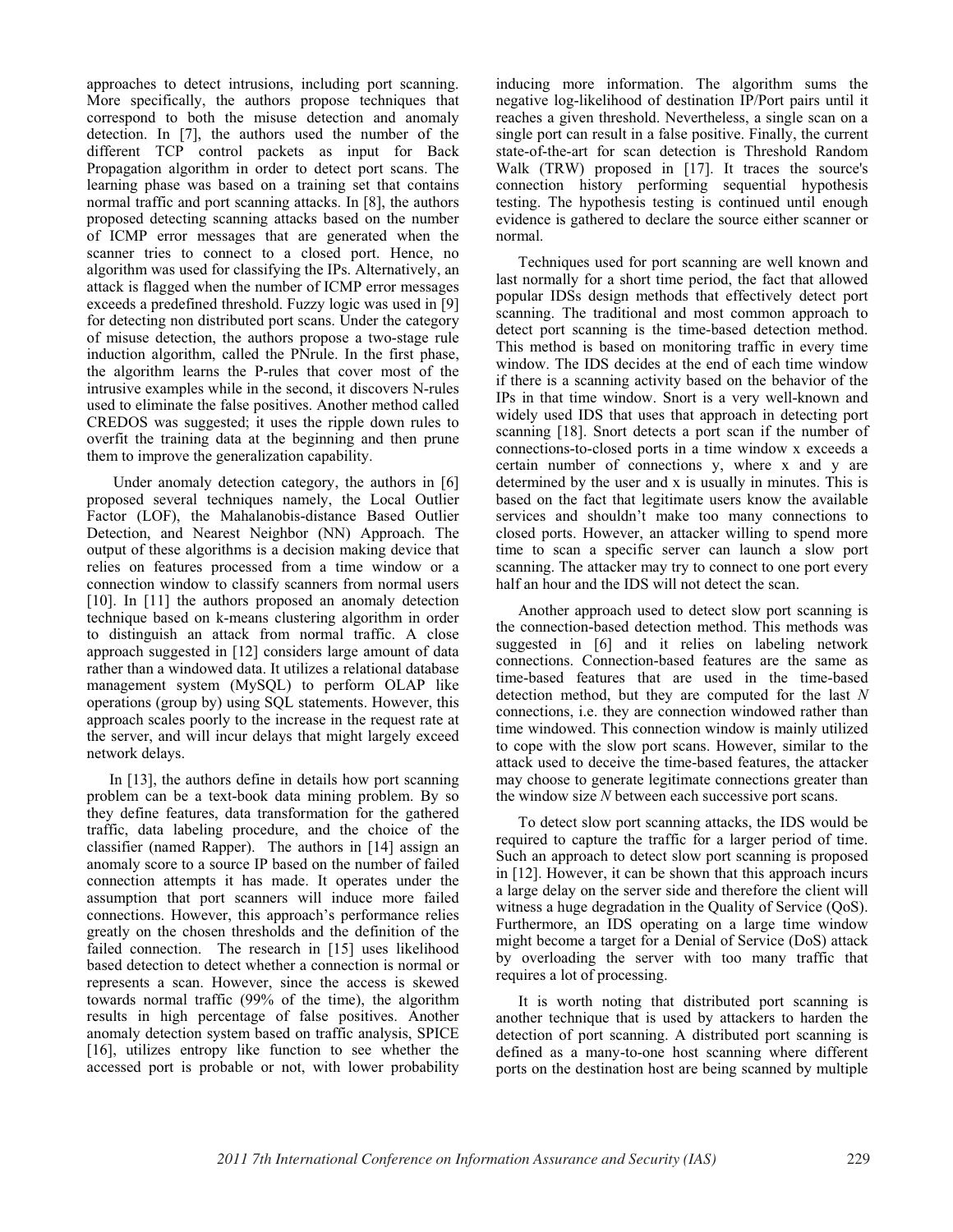attackers [2]. In a distributed slow port scanning, the number of ports being scanned by a single attacker is relatively small, thus being able to fool the IDS.

In this paper, we propose a simple and efficient method for detecting slow port scanning. Our proposed method monitors traffic in small time windows. The reason behind choosing small time windows is to keep the amount of traffic processed small. Consequently, our method does not cause degradation in services for clients and protects the server from becoming a victim of a DoS attack However, our method remains capable of detecting slow scans by classifying IPs in each time window based on their behavior into three categories: scanner IPs, suspicious IPs and legitimate users. Our IDS examines the behavior of the suspicious IPs in the following time windows and decides whether they are scanners or legitimate users. This is different from the traditional IDSs (like Snort), where IPs are classified into either scanners or legitimate users in each time window solely. This technique allows attackers to perform undetected scans by choosing a large interval between the probes. Our proposed method detects the three most common TCP port scanning techniques: the connect scan, the half-connect scan and the FIN scan.

We used thresholds in classifying IPs rather than using a machine learning algorithm. This is due to the fact that a machine learning algorithm requires a training data so that the algorithm can learn how to classify the IPs. Finding a representative training data for slow port scanning is difficult. A machine learning algorithm that is trained by a training data that has collected traffic for a slow scan where the interval between the scanning probes is 3 minutes might not classify the IPs correctly if the interval between the probes is made 6 minutes by the scanner. A solution to overcome this problem will be to use an adaptive algorithm that changes its classification rules over time. However, an attacker who has some knowledge on the used algorithm can deceive the IDS by making the adaptive algorithm learn the scanning activity as normal causing high false positive and negative alarms. The details of our method are discussed next.

#### II II. PROPOSED METHOD

Our intrusion detection system focuses on TCP scans, which are the most common used techniques. The method is based on collecting features for every IP in a predefined time window. In order to detect slow port scans, we need a large time window so that we can detect any abnormal pattern in the behavior of the clients. However, choosing a large time window (one hour for example) will require a large memory for storing the traffic and will cause a large delay at the server side as there will be a large amount of traffic that needs to be checked for many IPs; the fact that will lead to performance degradation. Alternatively, we choose a small time window  $(T)$  where  $(T)$  is in minutes. Our IDS collects different features for each IP address every (T) minutes. The IP addresses are then classified based on the collected features that reflect their behavior, into 3 groups: normal IPs, suspicious IPs and scanner IPs. In order to allow the detection of any abnormal behavior in a time that is larger than the time window (T), we keep the suspicious IP addresses in a list for the following (K) time windows and we call that list the suspicious IPs list. This will allow the IDS to watch the behavior of these IPs in a larger period. If any IP that is a member of the suspicious IPs list is again classified as suspicious IP, the module will notify the administrator or firewall about this abnormal b ehavior.

knowledge on the way a TCP connection is established and terminated in normal cases. We also explain how the *connect*, the *half-connect* and the *FIN* scans are performed and show how our collected features distinguish scanners from legitimate users. In order to define the collected features, we need some

shake as shown in Figure 1. A client who wants to connect to a specific port sends a TCP segment with the SYN bit in the header of the segment set on. The server on the other side receives this segment and checks if there is an available service on that port then it responds by a TCP segment with the SYN and ACK bits set on. Finally, the client completes the three-way handshake and replies by an acknowledgment. Otherwise (if there is no available service for that port), the server responds to the received SYN segment by a segment with the RST bit set on (i.e. RST bit has a value of  $1$ ) [19]. A TCP connection is established by a three-way hand

To terminate an established TCP connection, the client sends a TCP segment with the FIN bit set on. The server responds by sending another TCP segment with the FIN and ACK bits set on. Finally the client acknowledges the reception of that segment by sending a segment with the ACK bit set on as shown in Figure 2.



Fig. 1 TCP connection establishment: (a)- the three-way handshake for establishing a connection between the user and an open port. (b)- A connection attempt between the user and a closed po rt.



Fig. 2 Terminating an established connection.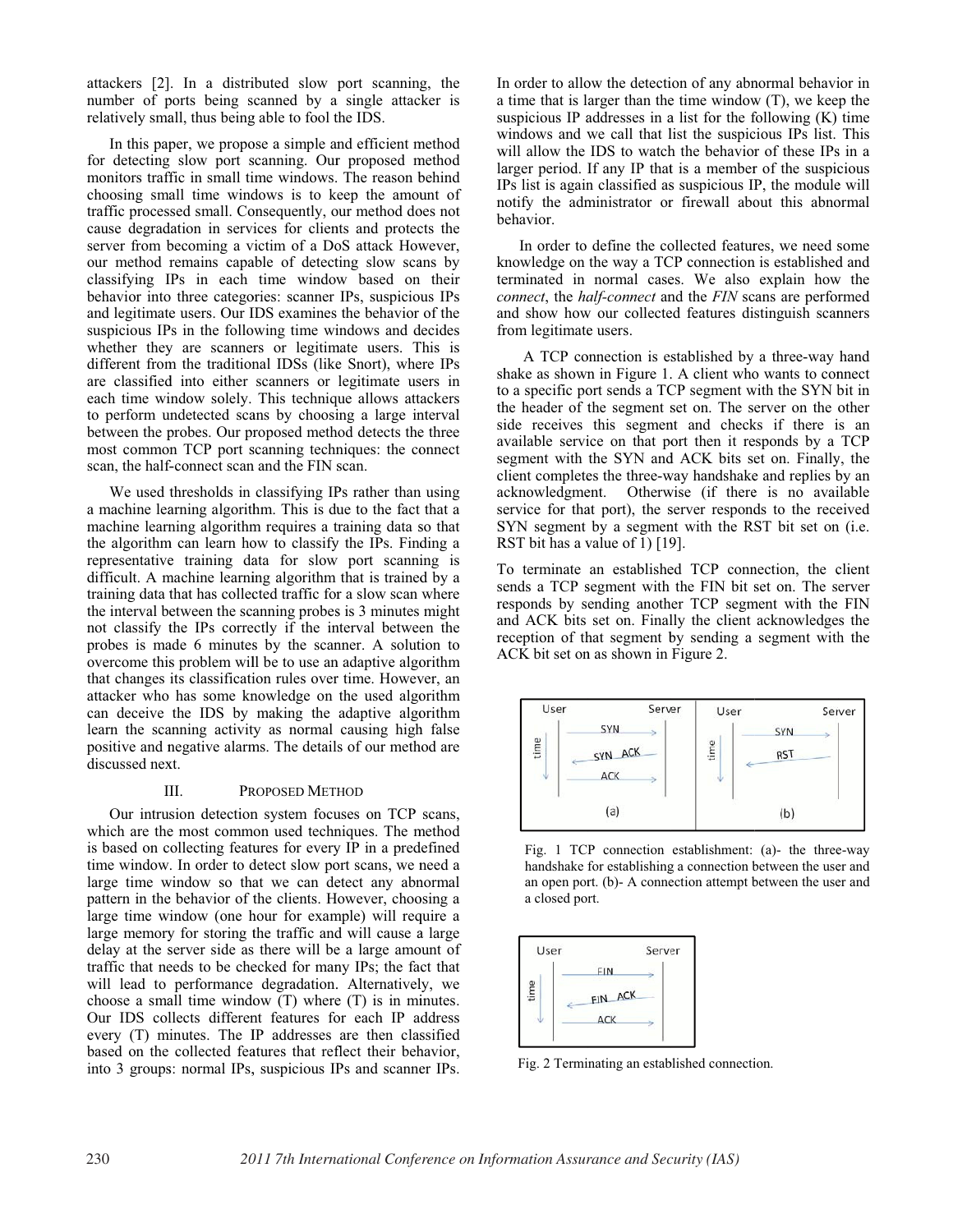The three most common TCP scanning techniques that an attacker may follow in order to know which ports are open and which ports are closed are: connect scan, halfconnect scan and FIN scan. We next explain how these scans are performed and for each scan, we present the features that will be collected in order to distinguish legitimate users from scanners.

a) Connect Scan: the scanner sends a SYN, and determines whether the port is open or closed based on the server's response. If the server replies by a SYN-ACK then the port is open and the scanner continues the three-way hand shake and establishes a connection by sending an ACK to the server. Otherwise, the server replies by a RST to declare a closed port.

The first feature that distinguishes legitimate users from scanners is the number of connections made to closed ports  $(N_{closed})$ . Legitimate users are aware of the offered services and are not expected to try to establish connections to closed ports. On the contrary, there is a great chance that an attacker while scanning the ports will try, unknowingly, to connect to closed ports. For each IP, the number of connections attempted to closed ports  $(N_{closed})$  is determined by calculating the difference between the incoming SYN from each IP and the outgoing SYN ACK from the server to each IP. The number of connections to closed ports that are made by an IP (ip) can be determined as shown in equation (1):

$$
N_{closed}^{ip} = = SYN_{in,ip} - SYN_{out,ip} \qquad (1)
$$

Where  $SYN_{in,ip}$  is the number of incoming SYN segments from (ip) to the server, and  $SYN_{out,ip}$  is the number of outgoing SYN-ACKS that are sent from the server to (ip).

 If no connections are made to closed ports, then the difference is equal to zero. This is based on the fact that when the server receives a connection establishment to a closed port, it responds by an RST indicating that the destination port is closed. Whereas the server responds by a SYN ACK segment if the port is open.

b) Half-Connect Scan: This technique is also known by the SYN scan. It is similar to the connect scan except that after receiving a reply from the server that the port is open, the scanner doesn't continue the three-way hand shake and doesn't establish a full connection. This type of scan is usually more difficult to detect, since establishing the connection is not completed and isn't logged.

The number of half connections  $(N_{hc}^{tp})$  that are made by an IP (ip) can be determined directly by calculating the number of SYN-ACKs that were sent from the server to (ip) and that weren't followed by an ACK.

c) FIN Scan: As discussed before, the FIN bit is set when the two parties want to terminate a pre-established connection. A scanner determines whether a port is open or closed by sending a TCP segment with the FIN bit set to a port. Since no connection to that port was established in the first place, the server responds by RST if the port is closed

or the server doesn't respond at all if the port is open. Based on whether the scanner receives an RST or not, he can determine whether the port is closed or open.

The number of FIN probes that were not preceded by establishing a connection  $(N_{Fin})$  can be calculated for each IP by calculating the difference between the incoming FINs from the IP to the server and the outgoing FINs from the server to the IP. The number of FIN probes that are made by an IP (ip) and that weren't preceded by establishing a connection can be determined as shown in equation (2):

$$
N_{Fin}^{ip} = FIN_{in,ip} - FIN_{out,ip} \qquad (2)
$$

 $FIN_{in,ip}$  is the number of incoming FINs that are sent from (ip) to the server, and  $FIN_{out,ip}$  is the number of outgoing FINs from the server to (ip).

The difference should be zero in normal cases since the connection is terminated by exchanging two FIN segments (one coming from the host and one coming from the server) as explained before.

We calculate these features ( $N_{closed}$ ,  $N_{hc}$ ,  $N_{Fin}$ ) for each IP at the end of each time window. Then we decide whether each IP represents a scanner or a legitimate user based on these features. The rules for classifying an IP (ip) based on the values of its features are shown as follows:

$$
state(ip) = \begin{cases} legitimate, N_{closed}^{ip} = 0 \text{ and } N_{hc}^{ip} = 0 \text{ and } N_{FIN}^{ip} = 0\\ swpicious, N_{closed}^{ip} = 1 \text{ or } N_{hc}^{ip} = 1 \text{ or } N_{FIN}^{ip} = 1\\ scanner, N_{closed}^{ip} > 1 \text{ or } N_{hc}^{ip} > 1 \text{ or } N_{FIN}^{ip} > 1 \end{cases}
$$

If all the collected features are equal to zero, then the IP is classified as a legitimate user since all the IP's activity in that time window is normal. If  $N_{closed}^{tp}$  or  $N_{hco}^{tp}$   $N_{Fin}^{tp}$  is equal to one, then we can't decide whether (ip) is a legitimate user or a scanner. If  $N_{closed}^{tp}$  is equal to one, then it could be a legitimate user who made by mistake a connection to a closed port or a scanner who is performing a stealthy slow scan. Also if  $N_{hc}^{tp}$  equals one, then it is possible that the legitimate user tried to connect to an open port by sending a SYN segment, but the legitimate user's machine was shutdown, for some reason, before completing the three-way hand shake causing a half-open connection. A normal case where  $N_{\text{Fin}}^{\text{up}}$  equals one is when the legitimate user wants to terminate an established connection by sending a FIN segment to the server. But in case of network congestions, the server won't reply by a FIN segment directly. The legitimate user will send another FIN segment assuming that the first one was lost. Once the first FIN segment is received by the server, it replies with a FIN segment and terminates the connection, whereas the server ignores the second received FIN segment and the difference between the incoming FINs and outgoing FINs will equal one. All of the above mentioned cases occur rarely, but should be taken into account in order to reduce false positive alarms.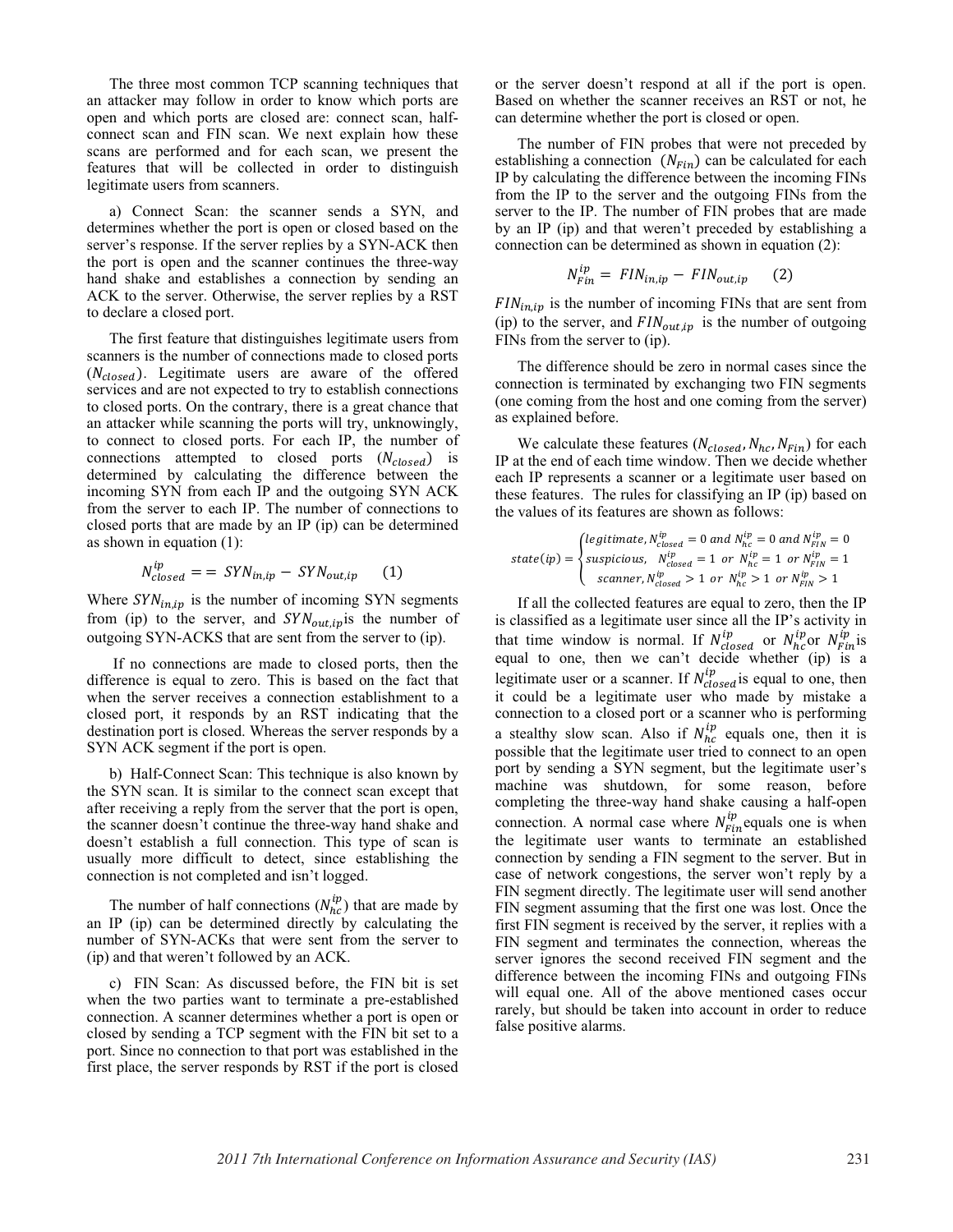So what we do is add this IP to the suspicious list to further examine its behavior. If the IP isn't classified as suspicious in the following (K) time windows, it is removed from the suspicious list. Otherwise, an alarm is sent to the administrator since this continuous suspicious behavior represents a slow port scanning. The suspicious list is a table that contains IP addresses; the table has a small size and is the only thing that is saved after the time window expires. If  $N_{closed}^{tp}$  or  $N_{hcb}^{tp}$  or  $N_{fin}^{tp}$  is larger than one, then (ip) is classified as a scanner and an alarm is sent to the administrator or a message is sent directly to the firewall to disable incoming connections from that IP.

The duration of the time window (T) and the number of consecutive time windows (K) after which the suspicious IP is removed from the suspicious list are specified by the user. If  $T = 3$  minutes and  $K = 10$ , then the only way to launch an undetected slow port scan will be to scan one port every  $(T \times K = 30 \text{ minutes})$ . This is due to the fact that our detection method will classify the IP as suspicious, but after 10 consecutive time windows it will be removed from the suspicious list since it might be a legitimate user who incorrectly made a connection to a closed port. However, if the scanner is willing to spend 30 minutes to scan each port, this requires a very long time for scanning all the 65535 TCP ports to know the available services. Traditional IDS systems need to process the collected traffic every 30 minutes in order to achieve results similar to our detection which requires a lot of processing for the collected traffic since the number of packets exchanged in 30 minutes is huge. Also these traditional IDS systems won't detect a scan if the interval between the probes is 30 minutes. This proves that our method provides a more efficient solution compared to the traditional techniques.

### IV. EXPERIMENT AND RESULTS

We implemented our proposed method and tested it on a small local area network. A testbed was built comprised of a victim machine, a Layer 2 switch, and four other machines as shown in Figure 3. Three of the machines are scanners and the fourth is a legitimate user accessing services provided by the victim machine. We assume that the victim machine provides services and by such is a server.

To test our detection technique, a java code was developed to perform the three types of scans (the connect scan, the half-connect scan and the FIN scan), where the time interval between the sent probes can be set by the scanner. The code was run on the three scanner machines and the time interval between the scanning probes was set to be 0.4 seconds, 4 minutes and 6 minutes for scanner1, scanner2 and scanner3 respectively. These intervals were chosen to represent both normal port scanning (scanner1) and slow port scanning (scanner 2 and 3). In fact, a very popular scanning tool called Nmap uses an interval between the probes equal to 0.4 seconds as a default value when normal port scanning is performed. The legitimate user establishes normal TCP connections to the server

(victim machine), exchanges data and then terminates the connection.

To implement our detection method, we developed a Java code that captures traffic at the network interface of the victim server using the JPCap library. The time window (T) is set to be 3 minutes, so that based on the traffic of each IP in three minutes, we calculate the three features  $(N_{closed}, N_{Half\_connect}, N_{Fin})$  and we divide the IPs based on these features into scanner IPs, suspicious IPs and legitimate users. A suspicious IP is removed from the suspicious list after  $(K=10)$  consecutive time windows.

 Our detection method was able to identify that scanner 1 is performing port scanning in the first time window and a notification was sent to the administrator of detecting port scanning coming from the IP of the scanner1. Scanners 2 and 3 who were performing slow port scans (where the interval is equal to 5 and 6 minutes) were classified as suspicious IPs in the first time window and were added to the suspicious list. By observing the behavior of the scanners in the following 10 time windows, our detection method notices that their behavior is again abnormal. Actually, our approach detected the malicious scanning behavior in the second and third time windows for Scanner 2 and Scanner 3 respectively and alarmed the administrator of detecting slow port scanning. The legitimate user wasn't misclassified as a scanner. Our experiment proves that our method is able to correctly detect both normal and slow port scanning without giving false alarms. Our detection method implemented in java can be found in [20].



Fig. 3 Testbed Topology, the victim machine represents a server that offers services, the legitimate user establishes normal TCP connections with the victim server, one of the three scanner is performing normal port scanning and the other two are performing slow port scanning on the victim server.